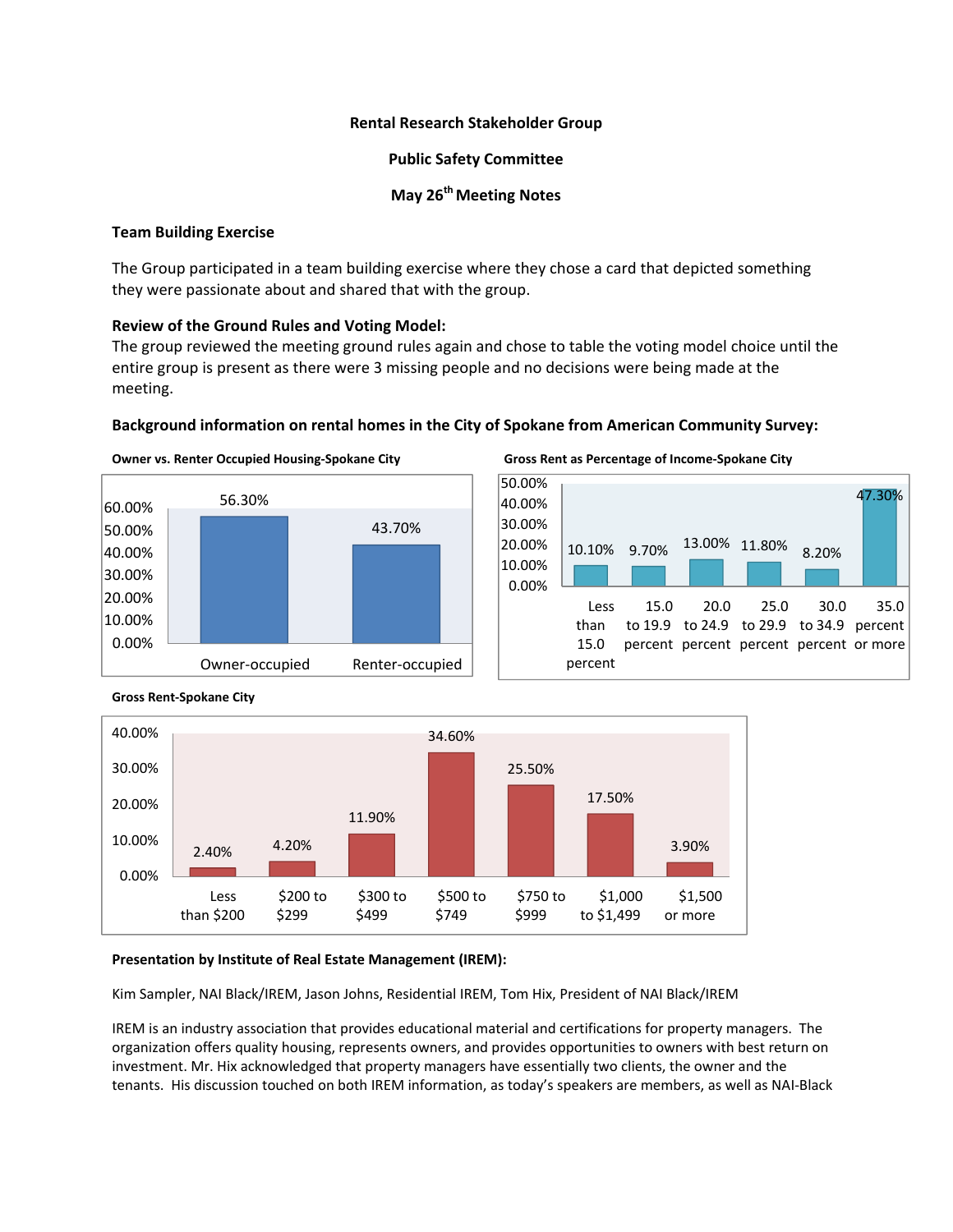business information. NAI‐Black manages 200 properties with 10 units and above per property and only a few single family homes and 2‐4 unit properties.

IREM represents third parties (property managers) in rentals; as with NAI‐Black, they train site staff and management, teach Landlord Tenant Act, Fair Housing Association and maintenance management.

At NAI‐Black, they provide leases and apartment/unit condition reports for their clients. Annually they do a unit by unit inspection then provide a 5 page report this is to ensure that the housing is in good condition and tenants do a walkthrough of the current conditions this provides asset protection for the property owner. They also perform insurance, lender and exterior inspections as well as security inspections.

The inspections help to create a budget for maintenance. Maintenance has to be budgeted because the lenders require it for the properties.

The company provides a 3<sup>rd</sup> party screening process for a tenant that includes a credit check, rental history, criminal background check. The screening is weighted per the different screening criteria; a tenant would be immediately denied if they are a felon or are a registered sex offender.

Gap 1: NAI‐Black identified a gap in this process in there is no one place for a tenant to go to get help with finding alternative housing or to knowing how to use the landlord/tenant law. For tenants the Landlord/Tenant Act is too complex to be used properly and it frequently changes.

Gap 2: There is a common misunderstanding or lack of education of the landlord/tenant laws on both the tenant and the landlord side especially in the smaller landlord side of rental properties.

Gap 3: Crime Free Multi-Family housing education but there is lack of physical response from police.

IREM offers training of Landlord Tenant Act once a year and updates on the Act. These trainings are offered in a small group setting and clients are charged for the training.

Northwest Fair Housing Alliance partner for the maintenance training that is offered. IREM also pay \$500 per property to have NW Fair Housing Alliance to do discrimination testing at the property.

The resident property managers are given a once a month training and safety training is done seasonally.

NAI Black would not work with a property owner who has goals that significantly don't match up with IREM then they would likely not offer their service to the person. Mr. Hix acknowledged that small landlords probably have different investment goals than larger landlords. He also said that landlords' goal set may not be the same as neighborhood or tenants.

#### **Q&A with stakeholder group**

NAI-Black also offers dispute resolution: this is an opportunity for tenants to go up the chain to resolve an issue if needed and also for all sides to be heard with a third party mediator.

When there is an emergency issue with the maintenance in the property in the multi-family properties the tenant will contact the site person first, then there is a central number to call for help, the owner is never directly contacted.

Properties with 40 or more units with a lender are required to have a property manager.

NAI‐Black does manage Section 8 Housing project based. Of the 2500 units 350 of them are Section 8.

HUD does not require leases and therefore there is no reason for non-renewal.